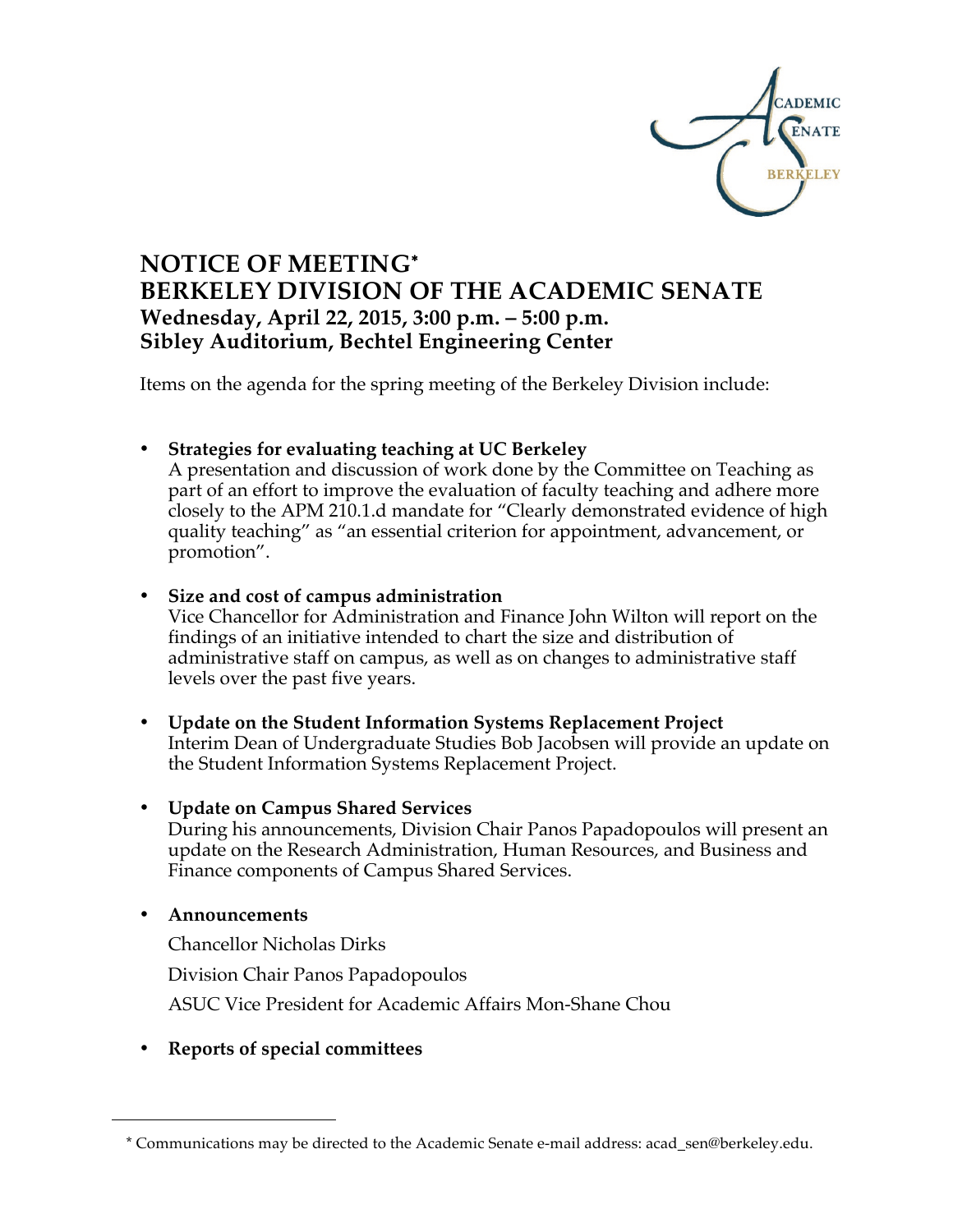# • **Report of standing committees**

Admissions, Enrollment, and Preparatory Education (Written report only) Faculty Awards (Written report only) Faculty Research Lectures (Written report only) Rules and Elections

# • **Proposed legislation**

Proposed amendments to Berkeley Division Bylaw 4 (Divisional Council) Proposed amendments to Berkeley Division Regulation A230 (Special Studies)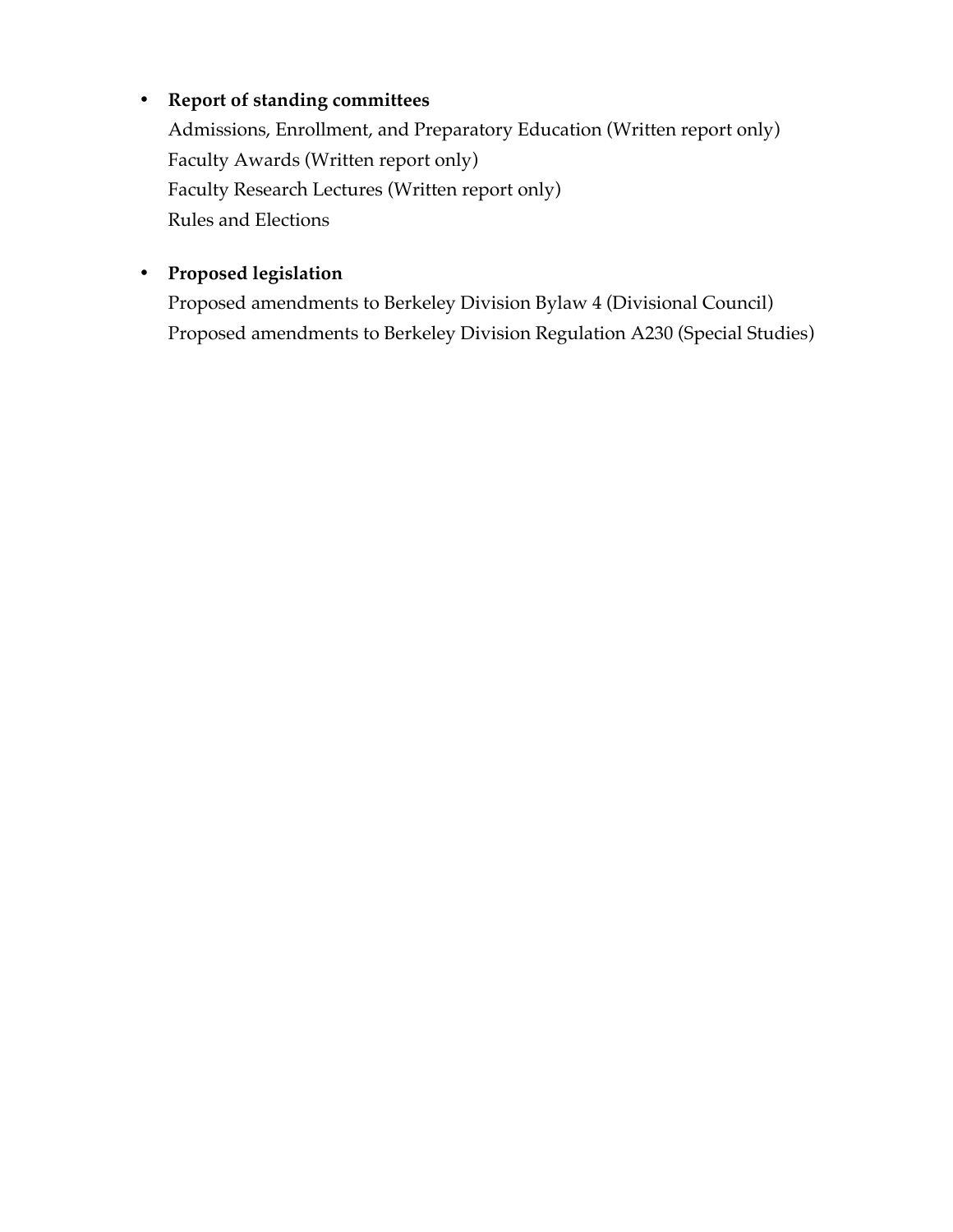#### *In Memoriam*

*In Memoriam* is a compilation of commemorative statements honoring deceased members of the Division, their lives, and service to the University. Memorials are contributed by various sources, including colleagues of the deceased and the Office of Public Affairs; *In Memoriam*, the systemwide Academic Senate's online publication, makes these tributes generally available.

The Committee on Memorial Resolutions has approved memorials for the following Berkeley faculty since October 2014. The authors of the memorials are listed in the column to the right.

| Gerald Berreman (Anthropology)        | Nancy Scheper-Hughes                                              |
|---------------------------------------|-------------------------------------------------------------------|
| Earl F. Cheit (Business)              | David Vogel                                                       |
| James William Fristrom (MCB)          | Fred Wilt, John Gerhart, Iswar<br>Hariharan                       |
| W. Norton Grubb (Education)           | <b>Judith Little</b>                                              |
| Chieh Su Hsu (Mechanical Engineering) | Fai Ma, James Casey, George Leitman,<br>Jian-Qiao Sun (Merced)    |
| Henry J. Lagorio (Architecture)       | Gary R. Brown and the Committee on<br><b>Memorial Resolutions</b> |
| Robert Martin (ESPM)                  | <b>Scott Stephens</b>                                             |
| Susan Rasky (Journalism)              | Tom Goldstein, Rob Gunnison                                       |
| David Ross Stoddart (Geography)       | Michael Watts, Paul Starrs, Nathan F.<br>Sayre                    |
| George Lewis Turin (EECS)             | Alan Jay Smith, Steven Schwartz,<br>Abby Turin, David Turin       |
| David Wessel (Music)                  | Richard Andrews, Kathleen Maclay,<br>Johanna Devaney              |
| Barbara White (Education)             | Joseph Campione, Kathleen Metz                                    |
| Thomas Dow Wickens (Psychology)       | Karen K. DeValois                                                 |
| Bruno Zumino (Physics)                | Robert Sanders, Office of Media<br>Relations                      |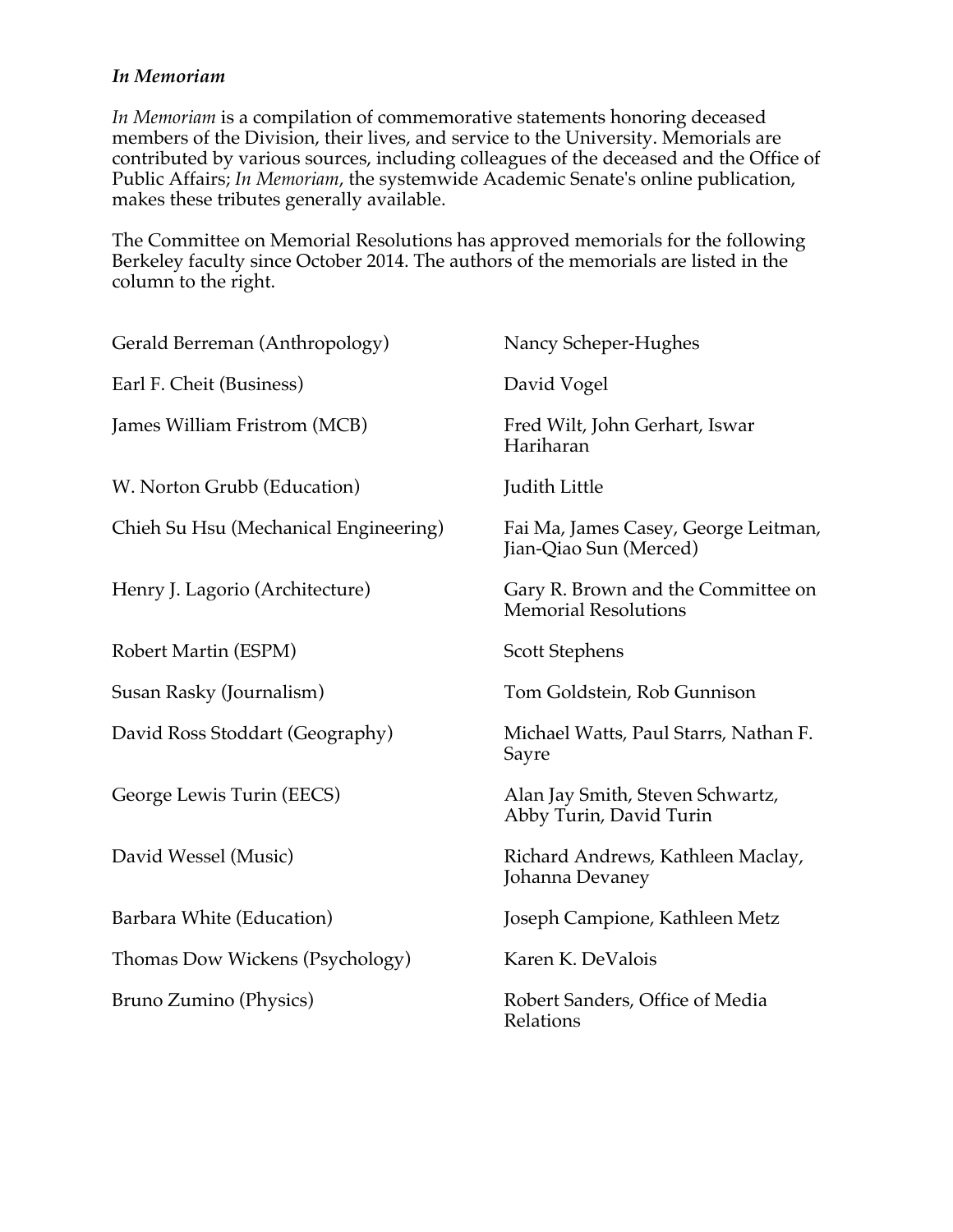# ORDER OF BUSINESS

#### **I. Minutes**

Minutes of the October 29, 2014 meeting of the Division (Enclosure 1)

#### **II. Announcements by the President**

President Janet Napolitano is unable to attend.

#### **III. Other Announcements**

- **A. Chancellor Nicholas Dirks**
- **B. Berkeley Division Chair Panos Papadopoulos**

#### **C. ASUC Academic Affairs Vice President Mon-Shane Chou**

#### **IV. Special Orders-Consent Calendar**

*For proposed legislative amendments, additions to the current text are noted by an underline; deletions to the current text are noted by a strikethrough line. Per Division bylaws the consent calendar is approved in the absence of a quorum.*

The Committee on Rules and Elections reviewed the following legislation and found it to be consonant with Berkeley Division bylaws and regulations. Divisional Council (DIVCO) also approved the proposed legislation.

#### **A. Proposed amendments to Berkeley Division Bylaw 4 governing Divisional Council**

At its fall meeting the Berkeley Division enacted a bylaw to constitute an Undergraduate Council (UGC), charged with oversight of matters related to the welfare of undergraduate students. These include, but are not limited to, the review of academic units that offer undergraduate programs (a task presently delegated to CEP) and the approval of new undergraduate degrees and other undergraduate programs, student life issues revolving around residential living, mentorship and counseling, and health and wellness. Given the UGC's scope and the importance of undergraduate affairs, DIVCO proposes that UGC chair serve ex-officio on DIVCO, and that the membership be expanded accordingly.

**4. DIVISIONAL COUNCIL** (En. 10.89, CC. 3.92, 5.1.14; Am. 11.13.03, 11.8.07, 4.22.10, 10.29/14)

#### **A. Composition**

The Divisional Council shall be composed of eighteen nineteen members as follows:

**1.** The Chair and the Vice Chair of the Division, who are also Chair and Vice Chair of the Divisional Council.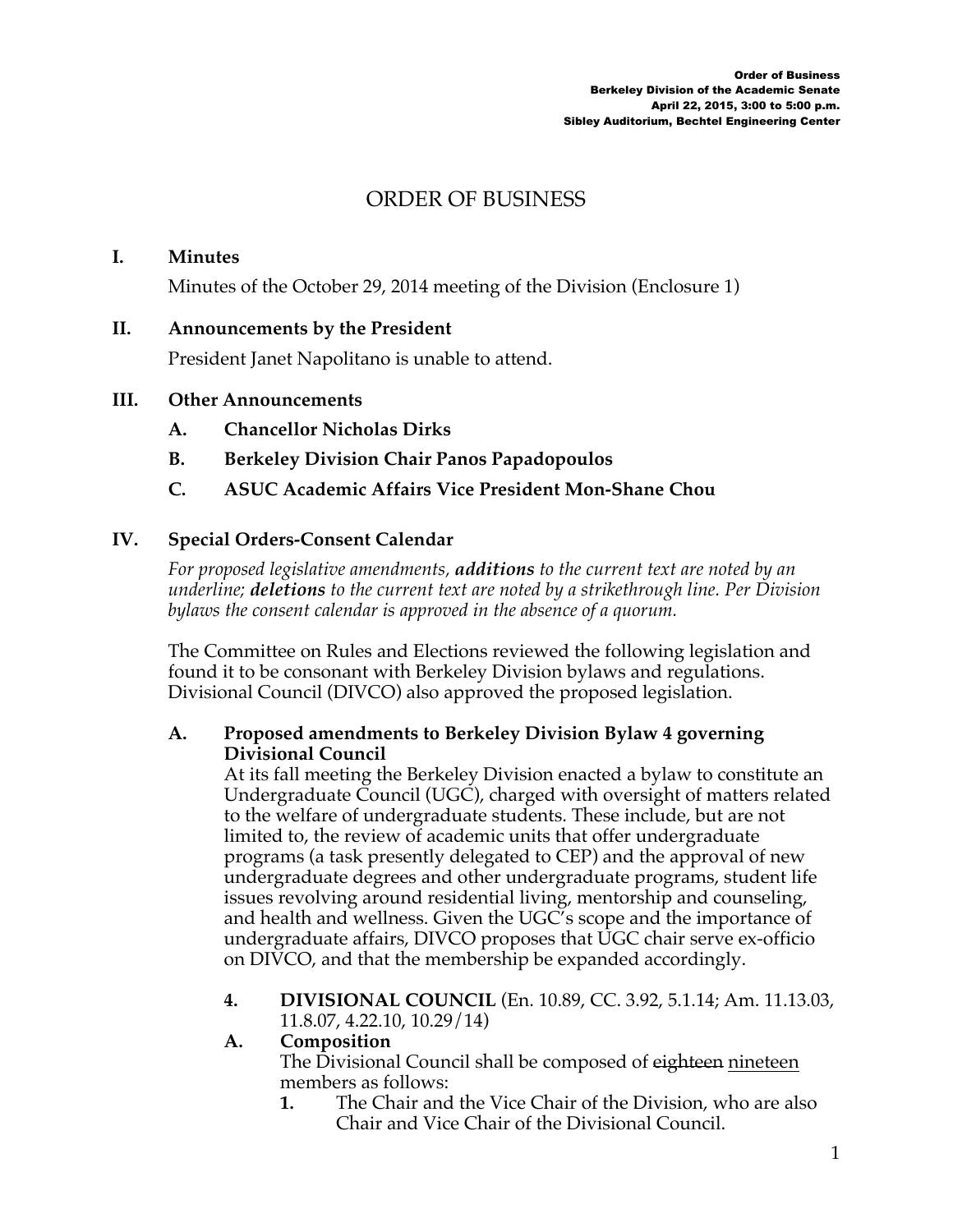**2.** Chairs of the following Committees: Academic Planning and Resource Allocation Admissions, Enrollment, and Preparatory Education Budget and Interdepartmental Relations **Committees** Courses of Instruction Diversity, Equity, and Campus Climate Educational Policy Faculty Welfare Graduate Council Research Undergraduate Council

**3.** Six At-Large members elected by the Division. The Secretary of the Division serves as non-voting secretary to the Council.

#### **B. Terms**

- **1.** The Chair serves for one year.
- **2.** The Vice Chair will serve one year as Vice Chair and the next year as Chair of the Division and of the Divisional Council.
- **3.** Committee Chairs, *ex officio*, normally will serve the same term as the tenure of their Chairs. A Committee Chair may designate a Senate member of that Committee to serve in his or her stead on the Divisional Council (with approval of the Committee on Committees) for a period of one year.
- **4.** At-Large members, half to be elected every year, will serve two-year terms. They cannot serve consecutive terms.
- **5.** Terms begin on the first day of instruction of the Fall term, unless otherwise designated in Divisional legislation.
- **6.** A partial term counts as a full term.
- **7.** A vacancy occurring between regular elections is filled by the Committee on Committees.

#### **C. Duties**

The Divisional Council has the following responsibilities and authority.

- **1.** Proposes legislation as needed.
- **2.** Acts on behalf of the Division on matters other than legislative matters retained by the Division.
- **3.** Receives and distributes to the appropriate agency or agencies reports from Standing and Special Committees of the Division and from academic program and Organized Research Unit review committees.
- **4.** Coordinates activities of Divisional Standing and Special Committees.
- **5.** Proposes and approves establishment of Special Committees and task forces.
- **6.** Places items it considers routine on a Consent Calendar to be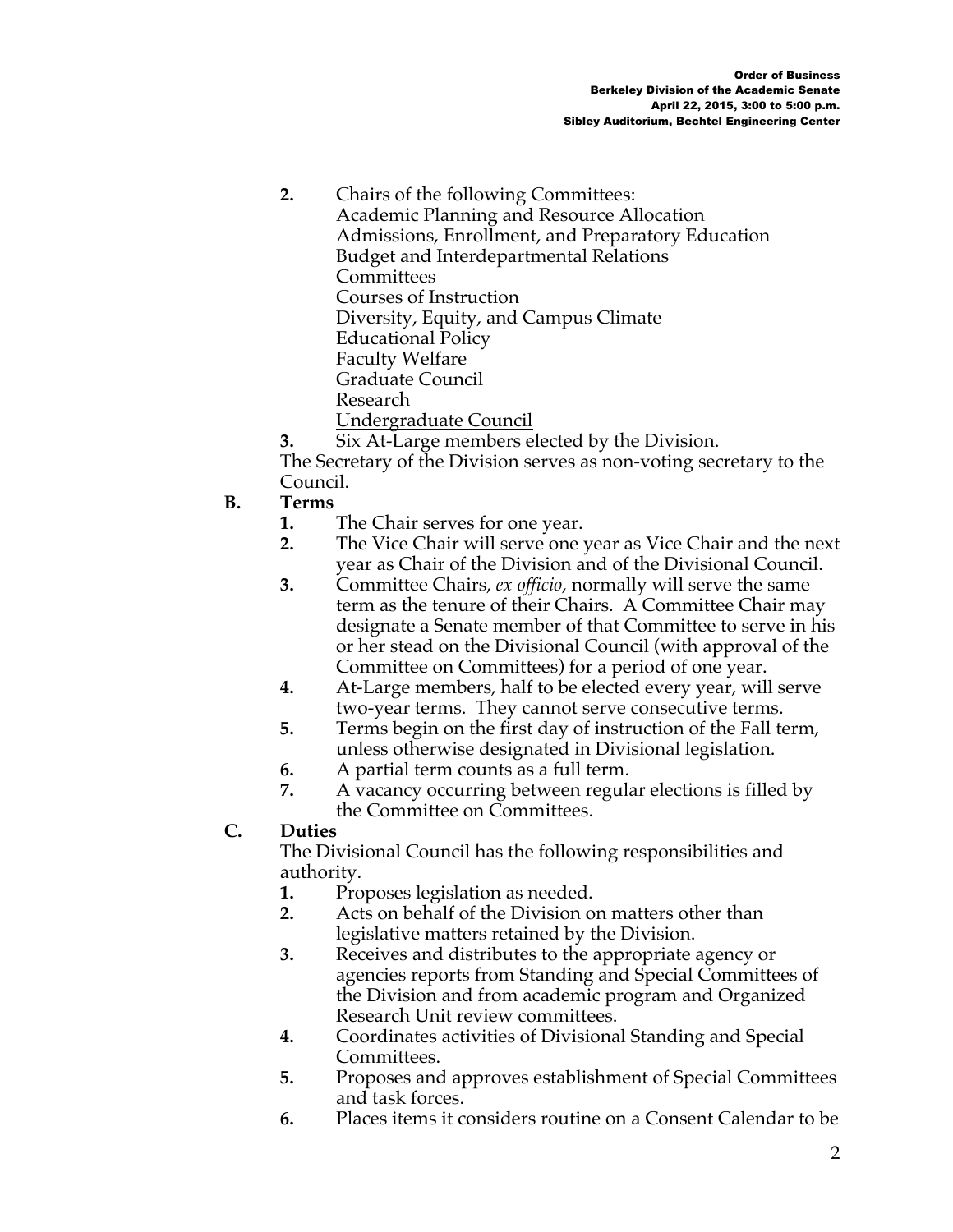submitted to a meeting of the Division. Should the meeting not attain a quorum, the Consent Calendar would be taken as approved.

- **7.** Informs members of the Division of its agenda and actions by regularly circulated reports, public forums, Divisional newsletter, or other appropriate channels.
- **8.** May order a ballot by mail, in the event that a quorum was not achieved at a Divisional meeting, on any matter, including legislation that was presented in the Notice for that meeting. (En. 9.91; EC 4.26.05)

## **B. Proposed amendments to Berkeley Division Regulation A230**

The Council of Undergraduate Deans proposes the following revision of Berkeley Division Regulation A230 governing Special Studies, to allow lower and upper-division students alike to take all special studies courses. Currently, the regulation A230 limits enrollment in courses numbered 98 and 99 to students who have completed fewer than 60 units. In addition, course number 97 is not explicitly mentioned in the policy, even though it is currently being used for special studies courses. The amendment would add it for reasons of consistency and comprehensiveness.

#### **A230. SPECIAL STUDIES** (Am. 3.83, 4.84, 4.85, 2.87, 12.87, 11.7.12)

## **A. Undergraduates**

**1. Credit**

Subject to conditions in sections 3 and 4, a student may earn credit for supervised independent study of topics of the student's own selection, or a group of students may earn credit for an organized cooperative study of topics of their own choosing. Such study will receive faculty advice on topics or methods of study.

- **2. Course Numbers**
	- The number 97 is reserved for Field Studies Courses at the lower-division level.
	- The number 98 is reserved for Directed Group Study by lower-division students at the lower-division level.
	- The number 99 is reserved for Supervised Independent Study at the lower-division level by academically superior lower-division undergraduate students, who are to be defined by each department, or equivalent. This definition includes, as a necessary part, a grade-point average of at least 3.3. (Eff. Spring 1985)
	- The number 197 is reserved for Field Studies Courses. (En. 3.83)
	- The number 198 is reserved for Organized Group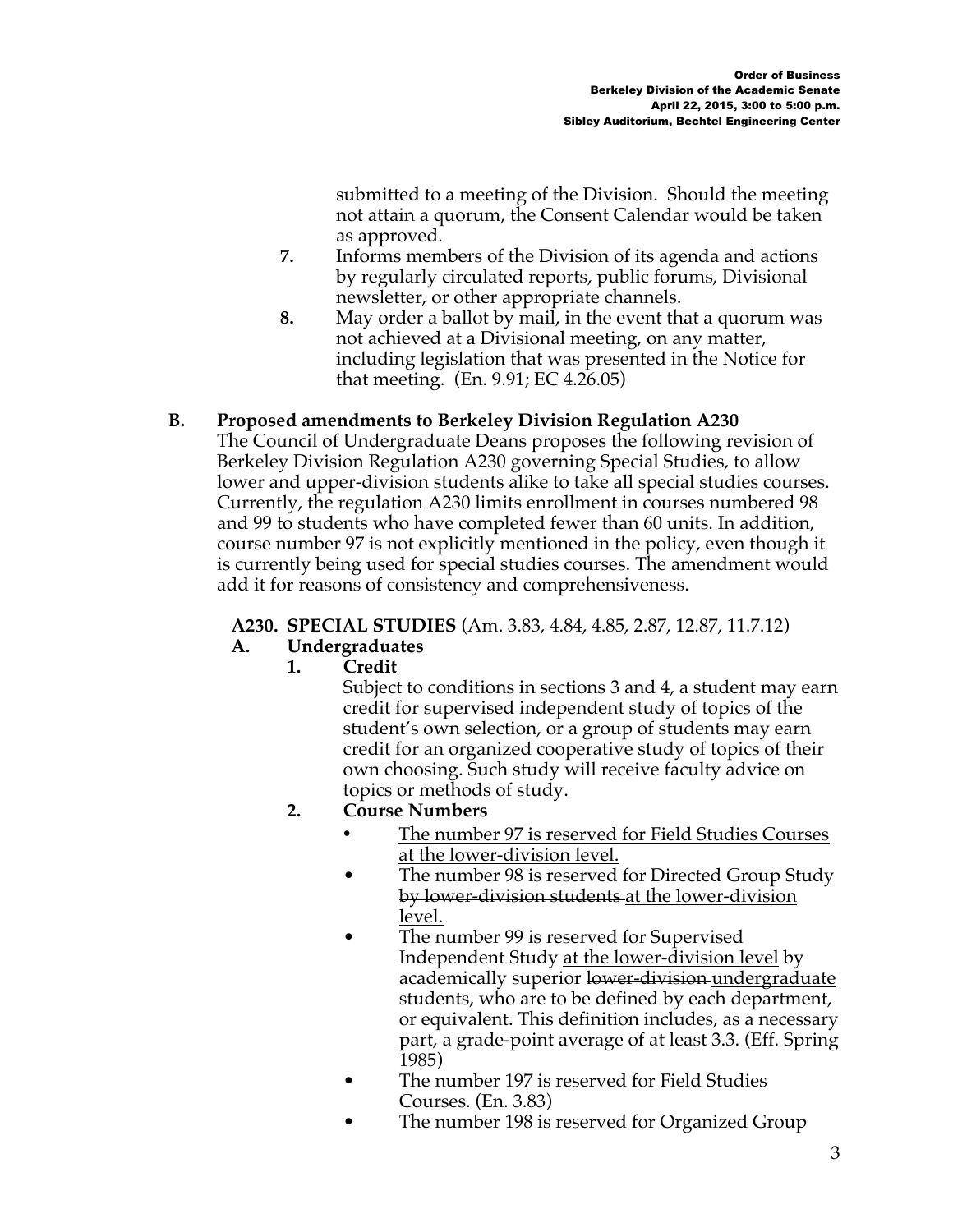Study by undergraduates.

The number 199 is reserved for Supervised Independent Study by undergraduates.

#### **3. Approvals**

- 1. Each student enrolled in a lower-division Independent Study course (99) must have prior consent of the instructor who is to supervise the study.
	- Approval by the Chair of the Department (or equivalent) must be obtained on the basis of a written proposal that specifies nature of the study, number of units to be credited, and the basis for grading. (En. 4.84)
- 2. A written proposal for each Field Studies Course (97 or 197), signed by the faculty sponsor, must receive approval by the Chair of the Department.
- 3. Each section of a Group Study Course (98 or 198) must receive approval by the Chair of the Department (or equivalent) based on a written proposal submitted by the instructor who is to supervise the course that describes the matter to be studied, the methods of instruction, the number of units to be credited, and methods of evaluation of student performance. (EC. 4.88, 00)
	- A copy of the approved proposal must be submitted for information to the Committee on Courses of Instruction.
- 4. Each student enrolled in an Independent Study course (199) must have prior consent of the instructor who is to supervise the study and of the student's major advisor.
	- Approval by the Chair of the Department (or equivalent) must be obtained on the basis of a written proposal that specifies the nature of the study, the number of units to be credited, and the basis for grading.

# **4. Limitations**

- 1. The formal description of a 99 Course must explicitly state the qualifications for student admission. (En. 4.84)
- 2. Students enrolled in 197, 198, and 199 courses must have completed at least 60 units of undergraduate study and must be in good academic standing (2.00 grade-point average or better).
- 3. Credit for 97, 98, 99, 198, and 199 courses in a single term may aggregate no more than four units.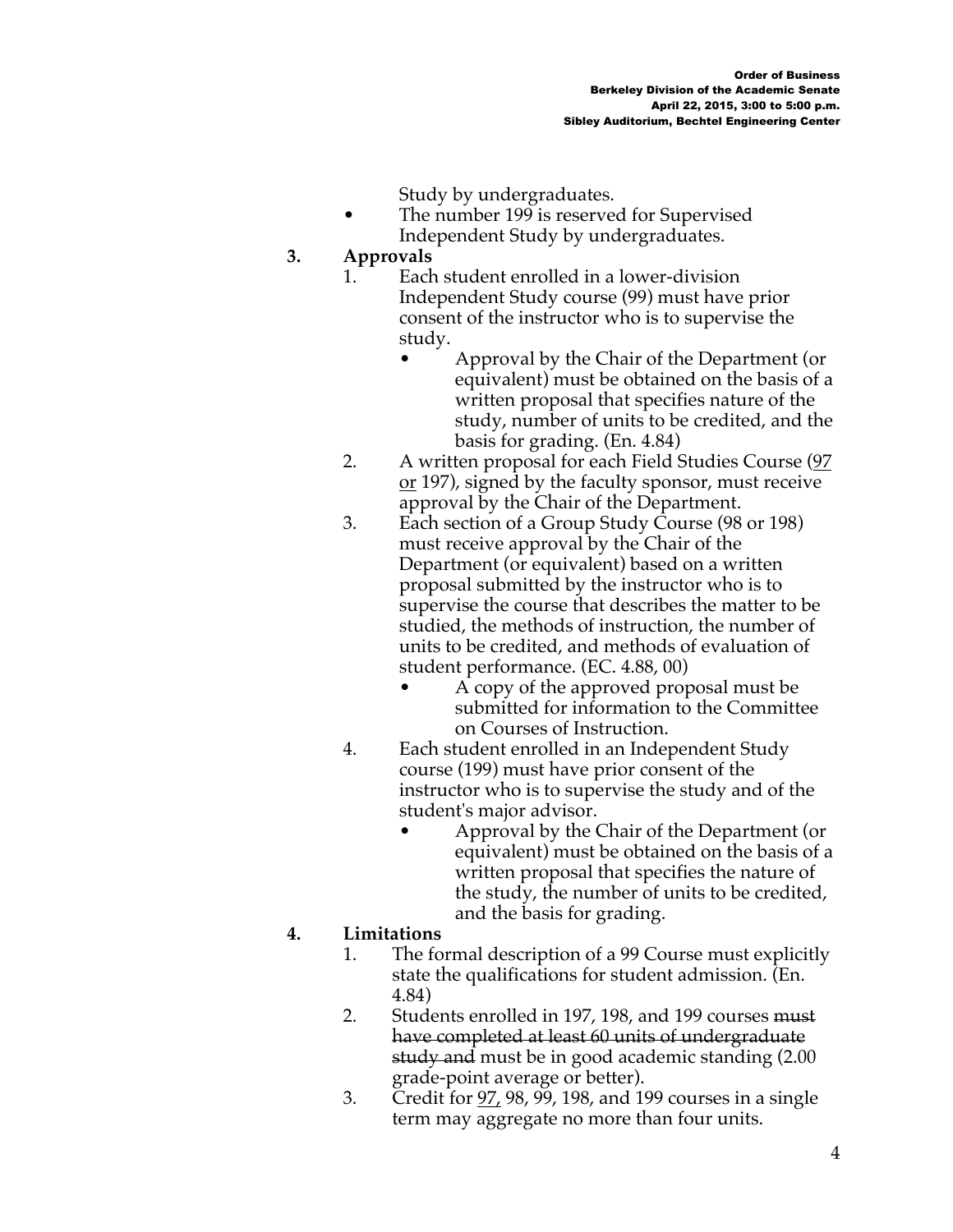- 4. Only a grade of Passed or Not Passed is to be assigned in 97, 98,99, 197, 198, and 199 courses.
- 5. Subject to approval by the Committee on Courses of Instruction, a Department may impose additional limitations on 97, 98, 99, 197, 198, and 199 courses.
- 6. No more than a total of 16 units of courses numbered 97, 98, 99, 197, 198, and 199 may be used to meet the requirements for a Bachelor's degree.

## **5. Exceptions**

The Dean of the student's College or School may authorize exceptions to Limitations 2, 3, 4, and 6.

## **B. Graduates**

#### **1. Course Numbers**

- Course number 601 is reserved for Individual Study for Master's Degree students.
- Course number 602 is reserved for Individual Study for Doctoral students.

#### **2. Approval**

Enrollment in these courses must be approved by the student's graduate adviser.

#### **3. Credits and Grading**

A student may earn 1-8 units per Semester and 1-4 units per Summer Session. These courses must be taken on a Satisfactory/Unsatisfactory basis.

#### **4. Limitations**

Units earned in these courses may not be used to meet academic residence or unit requirements for the Master or Doctor's Degree. (Eff. Fall 1987)

## **V. Reports of Special Committees (None)**

#### **VI. Reports of Standing Committees**

- **A. Committee on Rules and Elections**
- **B. Committee on Admissions, Enrollment, and Preparatory Education (Written report only – Enclosure 2)**
- **C. Committee on Faculty Awards (Written report only – Enclosure 3)**
- **D. Committee on Faculty Research Lectures (Written report only – Enclosure 4)**
- **VII. Petitions of Students (None)**
- **VIII. Unfinished Business (None)**